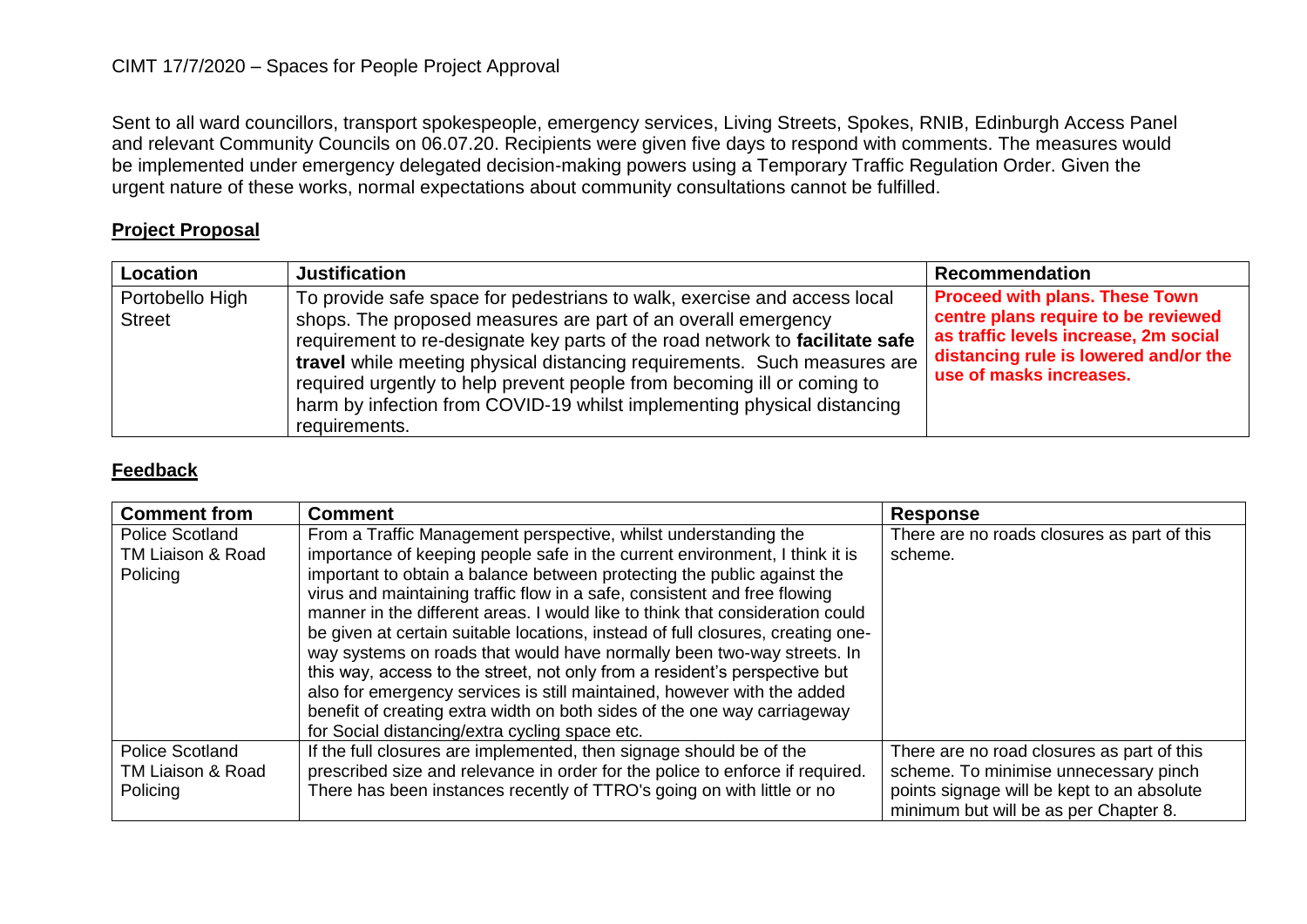|                                                         | appropriate signage, confusing drivers and creating conflict with other road<br>users.                                                                                                                                                                                                                                                                                                                                                                                                                                            |                                                                                                                                                           |
|---------------------------------------------------------|-----------------------------------------------------------------------------------------------------------------------------------------------------------------------------------------------------------------------------------------------------------------------------------------------------------------------------------------------------------------------------------------------------------------------------------------------------------------------------------------------------------------------------------|-----------------------------------------------------------------------------------------------------------------------------------------------------------|
| <b>Police Scotland</b><br>TM Liaison & Road<br>Policing | The closures/amendments should be subject to constant review with the<br>possiblity of altering/changing the Traffic Management layout if required<br>whilst still affording access to all emergency services.                                                                                                                                                                                                                                                                                                                    | All schemes are to be reviewed.                                                                                                                           |
| <b>Police Scotland</b><br>TM Liaison & Road<br>Policing | In regard to the CT aspect Police Scotland wish to raise your awareness<br>of the attached National Security guidance, entitled; Protection of<br>pedestrian queues, against Vehicle as a Weapon (VAW) Attack<br>published in May 2020 by the Centre for the Protection of the National<br>Infrastructure (CPNI)                                                                                                                                                                                                                  | Only street furniture that is creating a hazard<br>rather than a benefit will be removed. Most<br>street furniture will remain as it serves a<br>purpose. |
|                                                         | CPNI consider the risk to pedestrians from VAW attack within the UK to<br>remain a "realistic possibility" during the COVID-19 pandemic. Social<br>distancing measures continue to require businesses to manage customer<br>flow and numbers going into premises. This results in the formation of<br>queues, often within open public spaces and busy streets. The possibility<br>exists that we will see an increase in the amount of queues across the<br>country and especially within our "local town centres" in Edinburgh. |                                                                                                                                                           |
|                                                         | Under your proposals, we note that you are seeking to remove guard rails<br>and street clutter within these areas, to help achieve safe physical<br>distancing, from this date. The presence of street furniture (e.g. bus stops,<br>signage posts, seating, telephone boxes, litter bins, cycle racks, and trees)<br>affords some protection for members of the queuing public against VAW<br>Attack.                                                                                                                            |                                                                                                                                                           |
|                                                         | We would strongly advise against the removal of street furniture as<br>described within your proposal, to promote some level of protection for<br>queuing members of the public.                                                                                                                                                                                                                                                                                                                                                  |                                                                                                                                                           |
|                                                         | In support of this we would urge you consider the last line of the CPNI<br>guidance, which states, "Do Not remove any security features / useful<br>street furniture items without considering protective security in the round."                                                                                                                                                                                                                                                                                                 |                                                                                                                                                           |
|                                                         | Whilst the presence of street furniture alone may not stop a determined<br>VAW attack, there is evidence to suggest that it may cause an attacker to                                                                                                                                                                                                                                                                                                                                                                              |                                                                                                                                                           |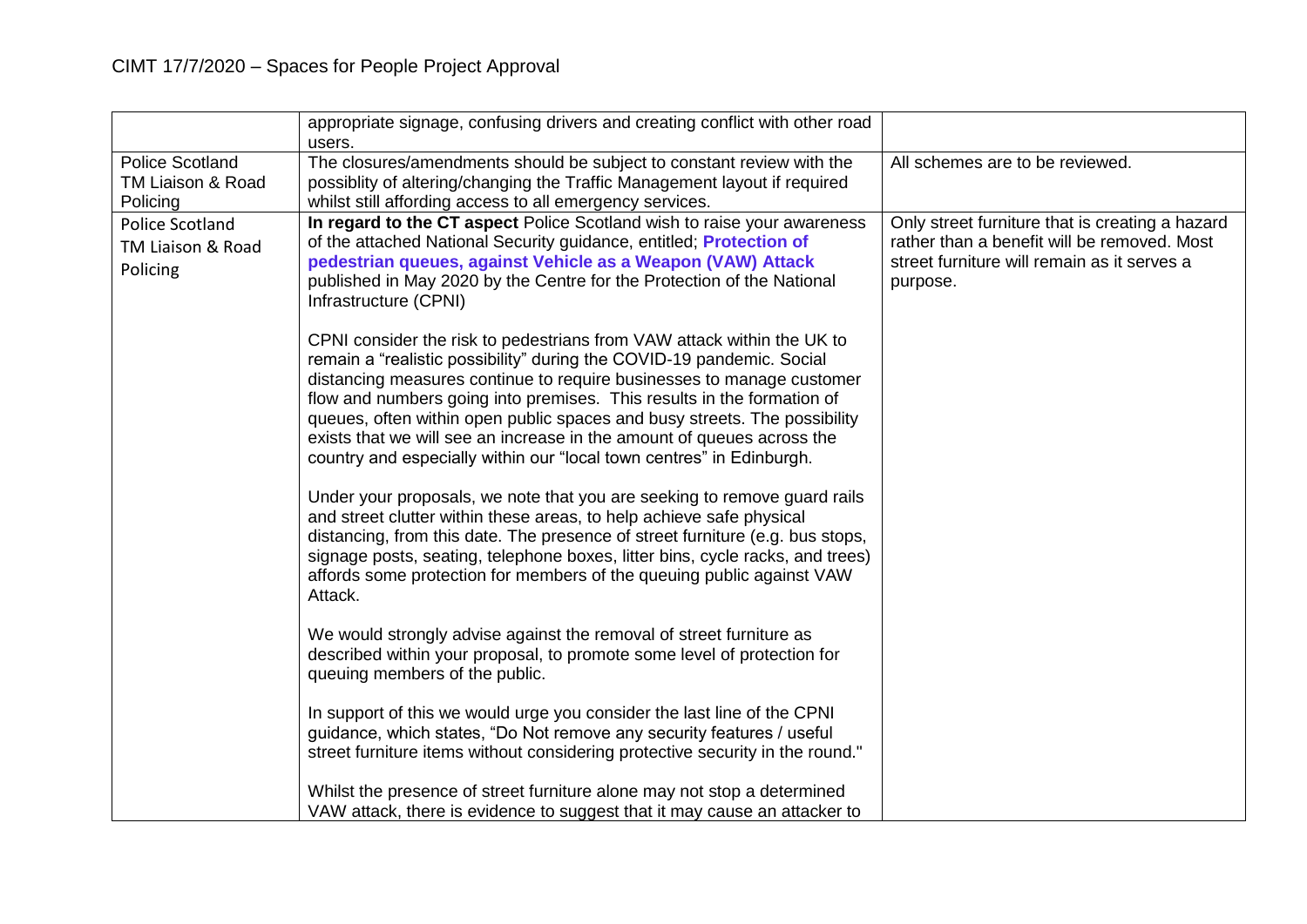|                                 | avoid the area or drive around such features. Furthermore an attacking<br>vehicle colliding with street furniture may become immobilised, which<br>provides people nearby the opportunity to safely escape.                                                                                                                                                                                                                                                                                                                                                                                                                 |                                                                                                                                                           |
|---------------------------------|-----------------------------------------------------------------------------------------------------------------------------------------------------------------------------------------------------------------------------------------------------------------------------------------------------------------------------------------------------------------------------------------------------------------------------------------------------------------------------------------------------------------------------------------------------------------------------------------------------------------------------|-----------------------------------------------------------------------------------------------------------------------------------------------------------|
| <b>Cllr Callum Laidlaw</b>      | I think they seem sensible. It is good that parking has been retained in certain key<br>locations and I think provides a suitable compromise to the different travel needs<br>of residents, businesses and visitors.                                                                                                                                                                                                                                                                                                                                                                                                        | Noted.                                                                                                                                                    |
| <b>Edinburgh Living Streets</b> | We strongly support the initiative to widen pavements, which in many 'town<br>centre' streets are grossly inadequate. This can only be done in many cases by<br>removing on-street parking and loading, except for essential requirements (such<br>as Blue Badge spaces where appropriate). We appreciate that some shops will<br>want to see these parking and loading spaces retained, but crowded narrow<br>pavements cannot possibly be an attractive environment for encouraging<br>shoppers, may of whom arrive on foot or by public transport. Too much space in<br>high streets is occupied by stationary vehicles. | The design aims to retain as much of the<br>existing parking/loading bays as possible.                                                                    |
| <b>Edinburgh Living Streets</b> | We welcome the acknowledgment of the problems caused by clutter and guard<br>rails and would encourage the council to take a much more vigorous approach to<br>removing or relocating items including unnecessary phone boxes, royal mail<br>boxes, telecoms cabinets etc as well as vertical signage on poles, many of which<br>are no longer required since the Traffic Sign Regulations were changed in<br>2016. Decluttering should take account of the various surveys and audits which<br>Living Streets and others have carried out in recent years in many of the<br>locations.                                     | Only street furniture that is creating a hazard<br>rather than a benefit will be removed. Most<br>street furniture will remain as it serves a<br>purpose. |
| <b>Edinburgh Living Streets</b> | Design details will need to carefully consider and monitor access at bus stops<br>especially for disabled people.                                                                                                                                                                                                                                                                                                                                                                                                                                                                                                           | Access to bus stops will be maintained at all<br>times.                                                                                                   |
| <b>Edinburgh Living Streets</b> | Where more outdoor space for businesses is provided (eg 'tables and chairs') it is<br>essential that adequate clear space is provided for pedestrians and that the<br>benefits to walking of widened footways are not swallowed up by added<br>obstructions. It may be that 'tables and chairs' should normally be on reclaimed<br>carriageway space, allowing the pavements themselves to be kept clear.                                                                                                                                                                                                                   | Any tables & chairs applications received will<br>take this into account.                                                                                 |
| <b>Edinburgh Living Streets</b> | The extensive use of cones, barriers etc will make many streets look like<br>roadworks, and thus risk making shopping streets look pretty ugly - if we actually<br>want them to contribute to moving discussion forward it's important that<br>opportunities are taken to make things look better. Suitable gateway features /                                                                                                                                                                                                                                                                                              | Phase 1 will be implemented using traditional<br>traffic management (cones etc) which will be<br>replaced with semi-permanent features<br>during phase 2. |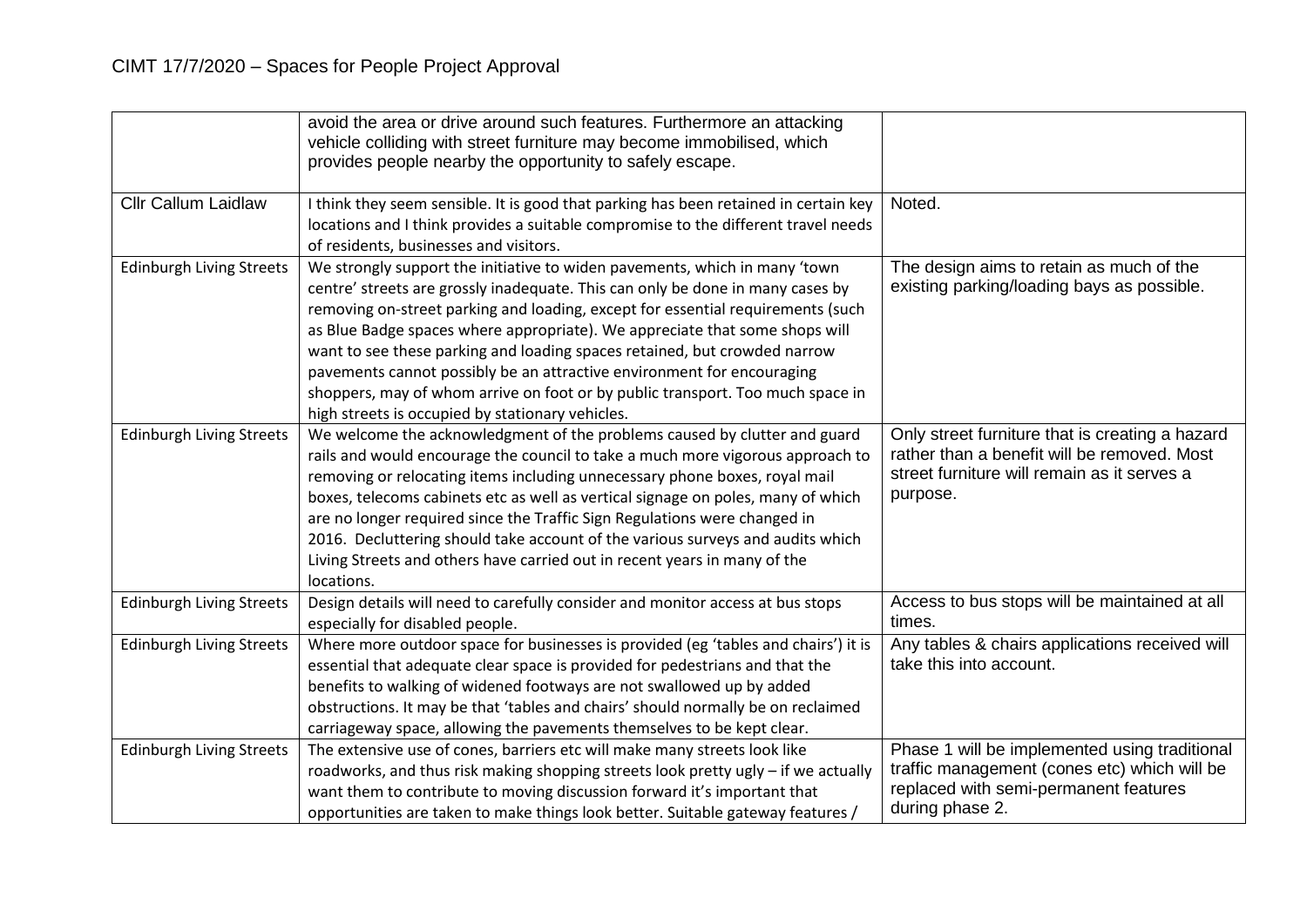|                                 | signage information for the public on the purpose / benefits of the scheme would<br>be useful.                                                                                                                          |                                                                                                                                                                                                                                          |
|---------------------------------|-------------------------------------------------------------------------------------------------------------------------------------------------------------------------------------------------------------------------|------------------------------------------------------------------------------------------------------------------------------------------------------------------------------------------------------------------------------------------|
| <b>Edinburgh Living Streets</b> | Effective management of schemes is essential, so that cones or barriers that fall<br>over are quickly dealt with. Enforcement of parking and speeding, including a<br>visible role of Police Scotland is important too. | Yes, this is essential and will be done.                                                                                                                                                                                                 |
| <b>Edinburgh Living Streets</b> | Temporary bike parking should be installed at suitable locations, where they do<br>not add to pavement clutter.                                                                                                         | The provision of additional bike racks can be<br>considered by our Active Travel team. This<br>Phase 1 intervention is to provide safe space<br>for pedestrians and support economic<br>recovery.                                        |
| <b>Edinburgh Living Streets</b> | Monitoring of schemes must collect robust data on walking/footfall.                                                                                                                                                     | We have appointed Sustrans to undertake<br>before and after monitoring of our Town<br>Centre proposals to consider scheme<br>success. Unfortunately, we are unable to<br>undertake footfall surveys on all the Town<br>Centre locations. |
| <b>Edinburgh Access Panel</b>   | If the pavements are widened, there may be a temptation for (even) more<br>cyclists to ride on the pavement. Please take steps to guard against this.                                                                   | Noted. Adequate space remains on the road<br>for cyclists.                                                                                                                                                                               |
| Edinburgh Access Panel          | Please ensure that parking provision for blue badge holders after the<br>emergency measures have been put in place is comparable to the current<br>provision.                                                           | The design aims to retain as much of the<br>existing parking/loading bays as possible.                                                                                                                                                   |
| <b>Edinburgh Access Panel</b>   | Please make information available on your website about the exact<br>whereabouts of specific parking spaces so that blue badge holders can<br>plan ahead and easily locate a space.                                     | Yes, plans will be shared.                                                                                                                                                                                                               |
| Edinburgh Access Panel          | Please distribute these parking spaces individually throughout an<br>area rather than clustering them.                                                                                                                  | The design aims to retain as much of the<br>existing parking/loading bays as possible.                                                                                                                                                   |
| <b>Edinburgh Access Panel</b>   | Please consider putting a time-restriction on some of these places so that<br>blue badge holders can make short shopping trips                                                                                          | Provision of loading bays and parking spaces<br>has been considered and retained where<br>possible for all drivers.                                                                                                                      |
| <b>Edinburgh Access Panel</b>   | We are in favour of removing unnecessary clutter. But please take care<br>not to throw the baby out with the bath water. Not all so-called "clutter"<br>is unnecessary                                                  | Only street furniture that is creating a hazard<br>rather than a benefit will be removed. Most<br>street furniture will remain as it serves a<br>purpose.                                                                                |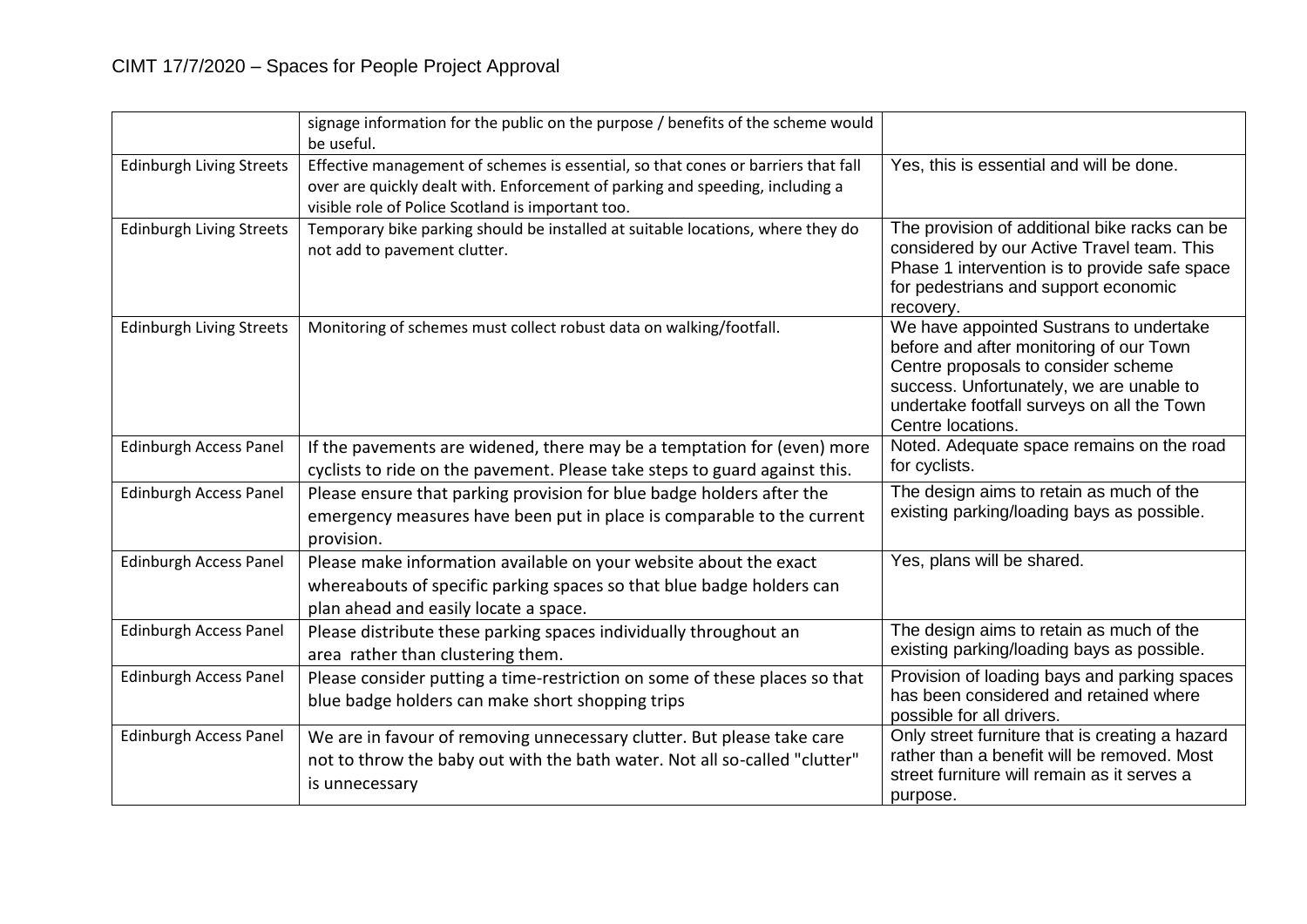| <b>Edinburgh Access Panel</b> | Please ensure pavement surfaces are safe and well-maintained, especially<br>if engineering work is required to widen them                                                                                                                                                                                                                                                                                                                                                                                                                                                  | Footways and carriageways will be<br>inspected, and any defects will be repaired in<br>line with the code of practice.                                                                                                                                    |
|-------------------------------|----------------------------------------------------------------------------------------------------------------------------------------------------------------------------------------------------------------------------------------------------------------------------------------------------------------------------------------------------------------------------------------------------------------------------------------------------------------------------------------------------------------------------------------------------------------------------|-----------------------------------------------------------------------------------------------------------------------------------------------------------------------------------------------------------------------------------------------------------|
| Spokes                        | In earlier SfP responses, Spokes has welcomed the general principles of<br>this important project. We are, however, disappointed with these<br>schemes because, whilst they rightly extend footway space for<br>pedestrians, full through-traffic capacity has been maintained, generally<br>resulting in little enhanced protection for cycling. Regrettably, it is our<br>view that none of these schemes will encourage new people to start to<br>travel to work or education by bicycle, nor will they assist families to<br>safely cycle in their local Town Centres. | Where appropriate segregation will be<br>provided during phase 2 of each Town<br>Centre project. Through traffic will be<br>maintained through Portobello as a key route<br>into the city and the existing speed limit of<br>20mph will remain unchanged. |
|                               | 1. Such cycling protection as is included, can be characterised as being the<br>left-over space<br>between the extended footways and the traffic lanes and has no<br>continuity or segregated<br>protection.                                                                                                                                                                                                                                                                                                                                                               |                                                                                                                                                                                                                                                           |
|                               | For instance:<br>on Morningside Road: Footway Widened to Width of Parking Bays. Line for<br>Cycle Lane Outside<br><b>Loading Bay Remains</b><br>that's such a narrow gap, so the majority of cycling will have to be in the<br>main running lanes.<br>- on Dalry Road: Widen F/way by 1.5m Potential Room for Cycleway<br>is more encouraging, but sits in isolation.                                                                                                                                                                                                      |                                                                                                                                                                                                                                                           |
|                               | 2. Even where there are generously wide traffic running lanes, such as on<br>St John's Road,<br>Corstorphine: 4.75m width running lane in either direction to provide<br>additional space for                                                                                                                                                                                                                                                                                                                                                                              |                                                                                                                                                                                                                                                           |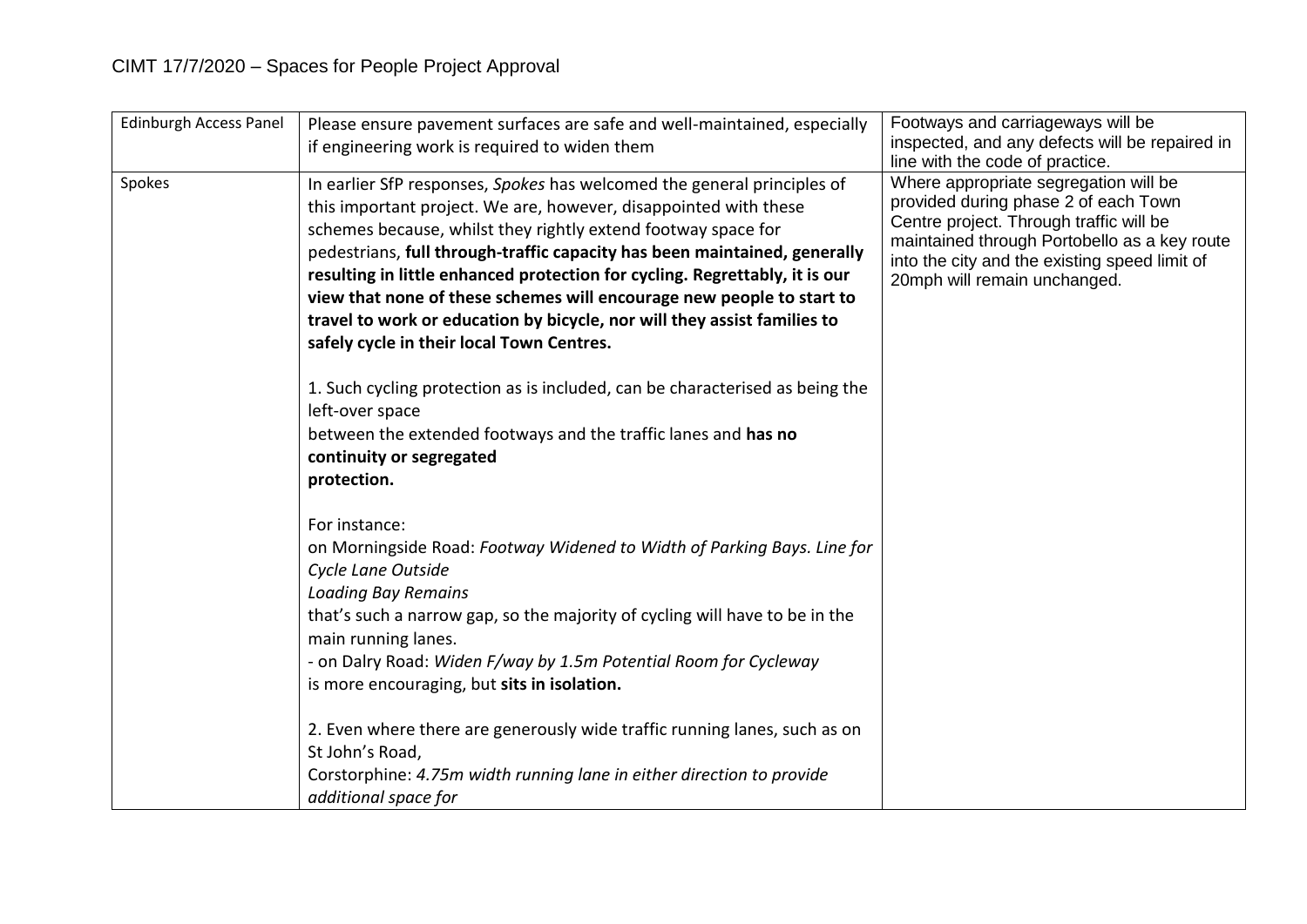| cyclists on the carriageway.the opportunity has not been taken to                                     |  |
|-------------------------------------------------------------------------------------------------------|--|
| incorporate segregated cycle lanes.                                                                   |  |
|                                                                                                       |  |
| 3. At the same time, no opportunity has been taken to introduce                                       |  |
| measures to reduce the                                                                                |  |
| volume or speed of through traffic; resulting in a distortion of the                                  |  |
| accepted transport hierarchy,                                                                         |  |
| with cycling being squeezed in the middle. People on bikes will be in a<br>single and often           |  |
| narrowed all-traffic lane, thus suffering the fear of traffic behind which is<br>keen to overtake but |  |
| unable to do so safely. In addition to deterring existing and potential cycle<br>use, and combined    |  |
| with much wider footways, this is likely to increase the prevalence of<br>footway cycling.            |  |
|                                                                                                       |  |
| 4. This protection of through traffic capacity does nothing to benefit the<br>economies of these      |  |
| Town Centres and it could in some cases be reduced by the use of bus                                  |  |
| gates. For instance,                                                                                  |  |
| Portobello High Street is by-passed completely by Harry Lauder Road;                                  |  |
| Gorgie/Dalry is already                                                                               |  |
| by passed by the West Approach Road.                                                                  |  |
| 5. Images are now regularly being seen from cities across the UK where                                |  |
| parts of the                                                                                          |  |
| carriageway on local High Streets have been repurposed for outdoor cafe                               |  |
| seating and parklets.                                                                                 |  |
| Regrettably, we see none of that in these proposals, although hopefully<br>some are planned,          |  |
| especially close to pubs and cafes.                                                                   |  |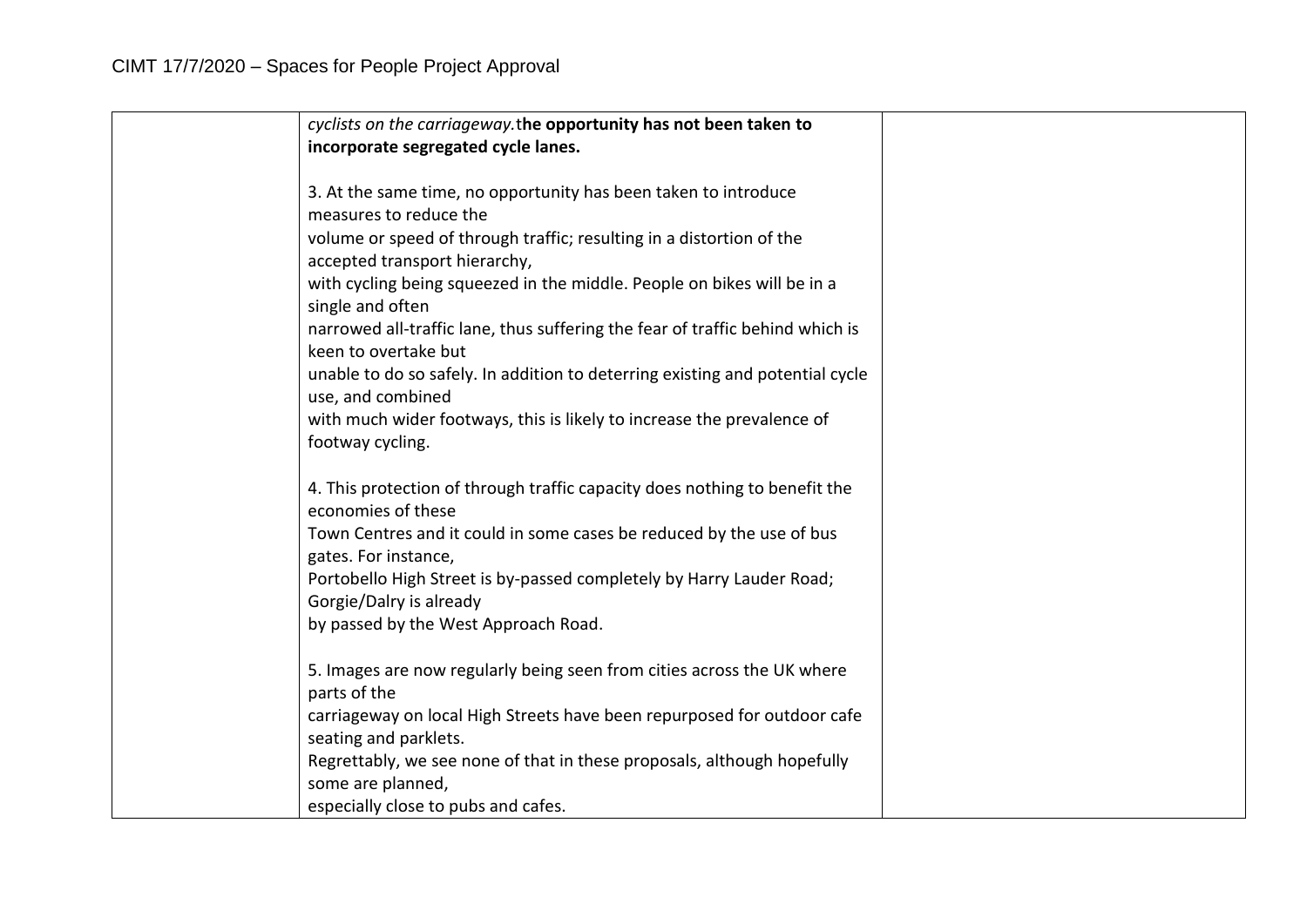| <b>Recommendations</b>                                                         |
|--------------------------------------------------------------------------------|
| Spokes urges that urgent consideration be given in this phase, or certainly    |
| in the next phase, to:                                                         |
| 1. The creating of segregated cycle lanes on the wider of these Town           |
| Centres, such as St                                                            |
| John's Road with its 4.75m running lanes.                                      |
| 2. Where overall width is limited, the traffic hierarchy principle should      |
| kick-in and traffic space                                                      |
| reduced, perhaps by the use of speed-calmed one-way streets, with cyclist      |
| exemption or busgates.                                                         |
| Gorgie/Dalry is substantially in parallel with the West Approach Road, and     |
| our Portobello                                                                 |
| group would like it considered in the next stage for Portobello High Street.   |
| At least one such                                                              |
| bus-gate should be tested-out in the present phase of proposals.               |
| 3. Given that these are important and busy shopping streets, and               |
| especially where segregated                                                    |
| cycle lanes are not provided, the remaining all-traffic lanes should have      |
| 15mph speed limits1.                                                           |
| 4. Every opportunity should be taken to introduce additional cycle parking     |
| facilities.                                                                    |
| 5. While we agree with Council's policy to remove guardrail, it's important    |
| to be aware that                                                               |
| some guardrail is used as cycle parking where facilities don't exist or are at |
| capacity. Please                                                               |
| ensure that alternative cycle parking is considered for locations where        |
| guardrail is removed.                                                          |
| This not only supports access for cyclists, but also improves conditions for   |
| pedestrians, by                                                                |
| avoiding bikes being left in awkward positions on the footway.                 |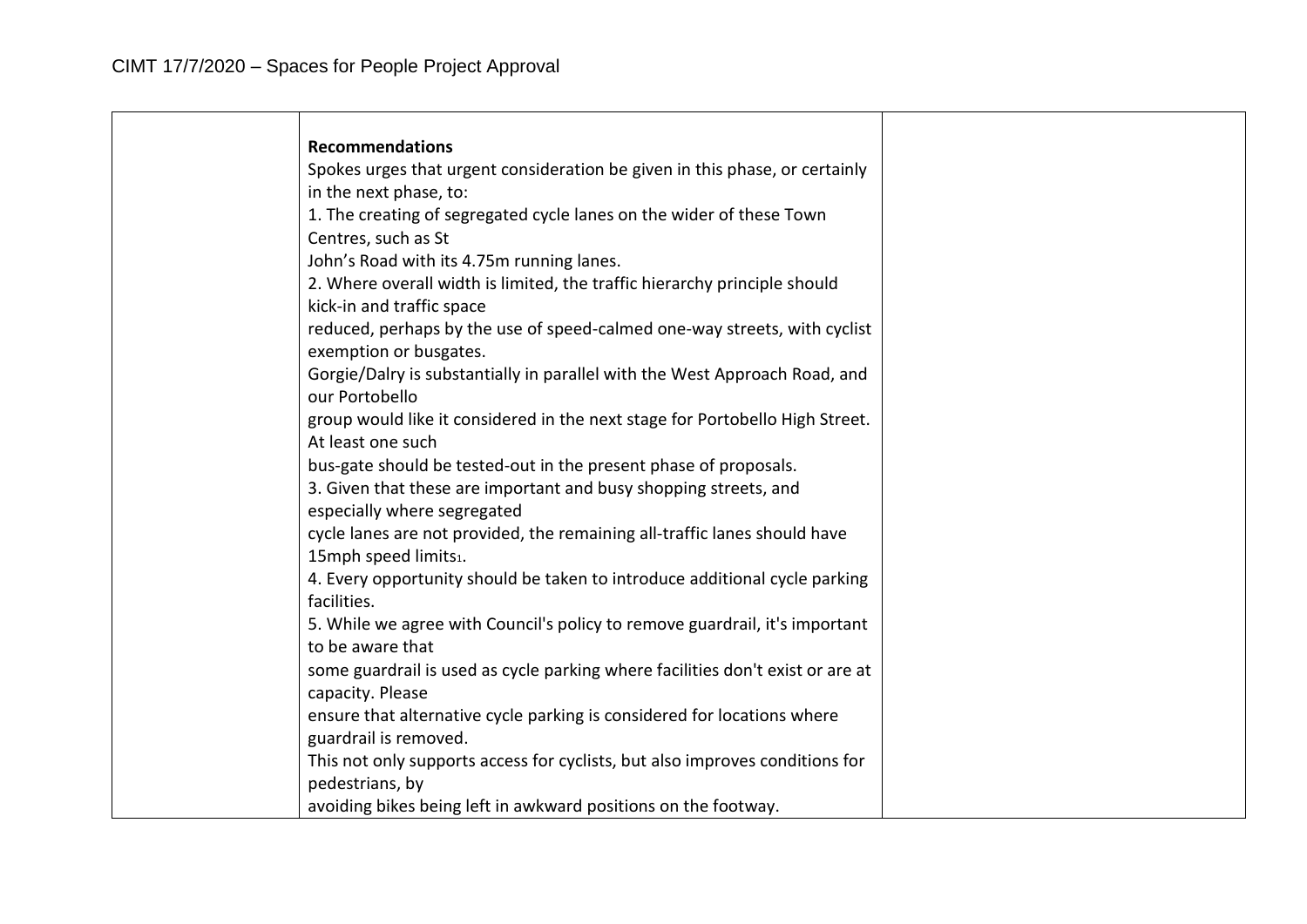| Spokes (Porty) | Spokes Porty welcomes the widening of footways in Portobello High St to            | Noted.                                          |
|----------------|------------------------------------------------------------------------------------|-------------------------------------------------|
|                | provide additional capacity for social distancing and to aid businesses to         |                                                 |
|                | reopen and recover from lockdown.                                                  |                                                 |
| Spokes (Porty) | We welcome the retainment of bus stops.                                            | Noted.                                          |
| Spokes (Porty) | We have a strong preference for protected cycle lanes in all street                | Where appropriate cycle segregation will be     |
|                | improvement schemes but we appreciate this is difficult in some pinch points       | provided during phase 2 of each Town            |
|                | in Portobello High Street. We are very concerned that the proposals for the        | Centre project.                                 |
|                | High Street are likely to increase the risk for people riding bikes/adapted bikes  |                                                 |
|                | because of narrower car lanes and the potential for frustrated drivers to attempt  |                                                 |
|                | to push past them. This must be addressed. We cannot have a situation that         |                                                 |
|                | results in more danger for people on bikes, when the Council is advocating this    |                                                 |
|                | as a safe and healthy mode of transport. We urge the Council to build in safe      |                                                 |
|                | solutions for cycling. Our thoughts on this are in the solutions section below.    |                                                 |
| Spokes (Porty) | We are very disappointed about the retention of off-peak parking on the north      | The design aims to retain as much of the        |
|                | east side of the High Street east of Brighton Place 'to support local businesses'. | existing parking/loading bays as possible.      |
|                | This does not reflect general evidence and research on footfall, and the           |                                                 |
|                | spending power of people arriving by foot and by bike.                             |                                                 |
| Spokes (Porty) | To reduce the risks for cyclists and pedestrians on the High St and in the         | Through traffic will be maintained through      |
|                | surrounding area, we must reduce the amount of traffic, reduce driving speed,      | Portobello as a key route into the city and the |
|                | and remove opportunities for drivers to take risks with cyclists and               | existing speed limit of 20mph will remain       |
|                | pedestrians. Portobello High Street must be traffic-reduced and traffic-calmed.    | unchanged. Consideration for these              |
|                | The width at the narrower part of the High Street is not enough to provide         | suggestions will need to be explored in         |
|                | sufficient pavement width, cycle lanes and car/bus lanes. With this in mind,       | further phases or as part of a long term        |
|                | we suggest the following:                                                          | scheme as and when the necessary funding        |
|                |                                                                                    | is identified.                                  |
|                | 1. Parking restrictions on the High Street between Bath St and Regent              |                                                 |
|                | St should operate all day (no parking between 8am - 6pm Mon-Fri,                   |                                                 |
|                | Saturday 8-1.30). This is a particularly dangerous area for cyclists               |                                                 |
|                | heading east along the High Street after the traffic lights with drivers           |                                                 |
|                | manoeuvring in and out of parking spaces. We recommend putting in                  |                                                 |
|                | some 'parklets' (wooden seats/table/greenery) close to Greggs and                  |                                                 |
|                | Bross Bagels on this stretch on the road in existing parking spaces. We            |                                                 |
|                | also recommend using at least one parking space on this stretch for                |                                                 |
|                | on-street bike parking for people shopping by bike so that they don't              |                                                 |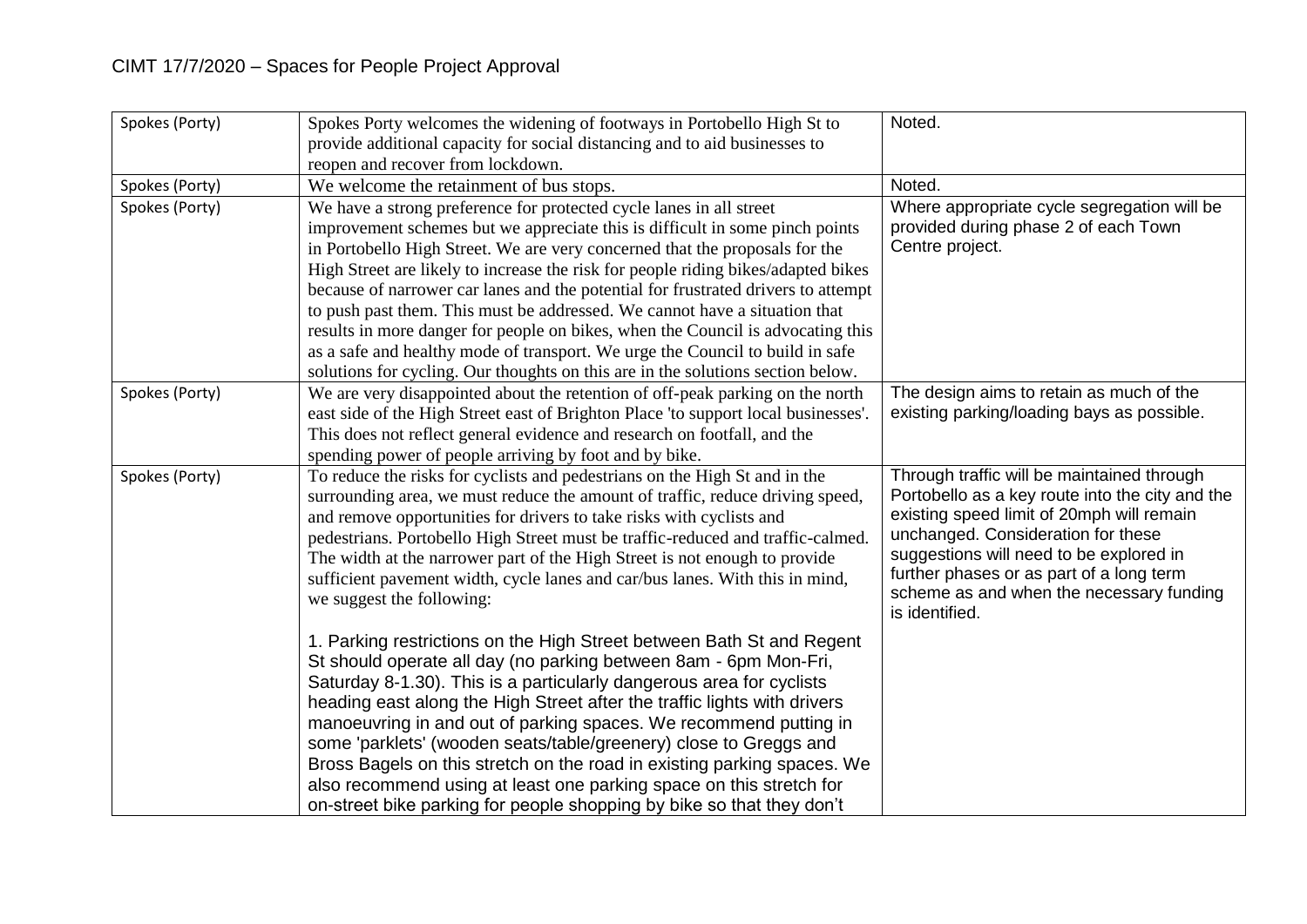| have to block the pavement. The parking restrictions would reduce the<br>numbers of cars pulling out into the lane into cyclists and the parklets<br>would assist local businesses and slow traffic.<br>2. There should be further parking restrictions and the use of parklets in<br>the area of St Andrews Restaurant and the Twelve Triangles on the<br>north east side of Portobello High Street. A parking space could also be<br>used here for bike parking. This would enable social distancing in the<br>queues, and provide a place for people to eat their fish and chips                                                                               |  |
|-------------------------------------------------------------------------------------------------------------------------------------------------------------------------------------------------------------------------------------------------------------------------------------------------------------------------------------------------------------------------------------------------------------------------------------------------------------------------------------------------------------------------------------------------------------------------------------------------------------------------------------------------------------------|--|
| (instead of the bus shelter or in the gutter). The pavement is very<br>narrow in this area.                                                                                                                                                                                                                                                                                                                                                                                                                                                                                                                                                                       |  |
| 3. Install advance green lights for cyclists at the Bath St/ High<br>St/Brighton Place junction. Alongside this, the ASLs will need enlarged<br>and space allocated to ensure cyclists can filter past stationary traffic<br>safely to access them and take advantage of the advance green light.                                                                                                                                                                                                                                                                                                                                                                 |  |
| 4. Speed limit. 15mph speed limit through Portobello High St. We<br>consider this essential in such shopping areas if segregated cycling is<br>not provided. It should be 'designed in', and enforced. Enforcement<br>could be done with NPR average speed cameras near, for example,<br>Aldi, Pitville Street and Morton Street. The reduced speed limit would<br>be safer and much more welcoming for pedestrians and cyclists, and<br>should encourage through drivers onto other routes. It would also make<br>Portobello High St a more pleasant place for shopping, browsing, and<br>stopping for food/drinks, thus improving takings for local businesses. |  |
| 5. Reduce waiting times at pedestrians crossings so that pedestrians<br>can cross Portobello High St easily and quickly thus improving takings<br>throughout the area. The Bath St/Portobello High St/Brighton PI traffic<br>lights should give priority to pedestrians.                                                                                                                                                                                                                                                                                                                                                                                          |  |
| 6. Parking restrictions must be well signed and enforced.                                                                                                                                                                                                                                                                                                                                                                                                                                                                                                                                                                                                         |  |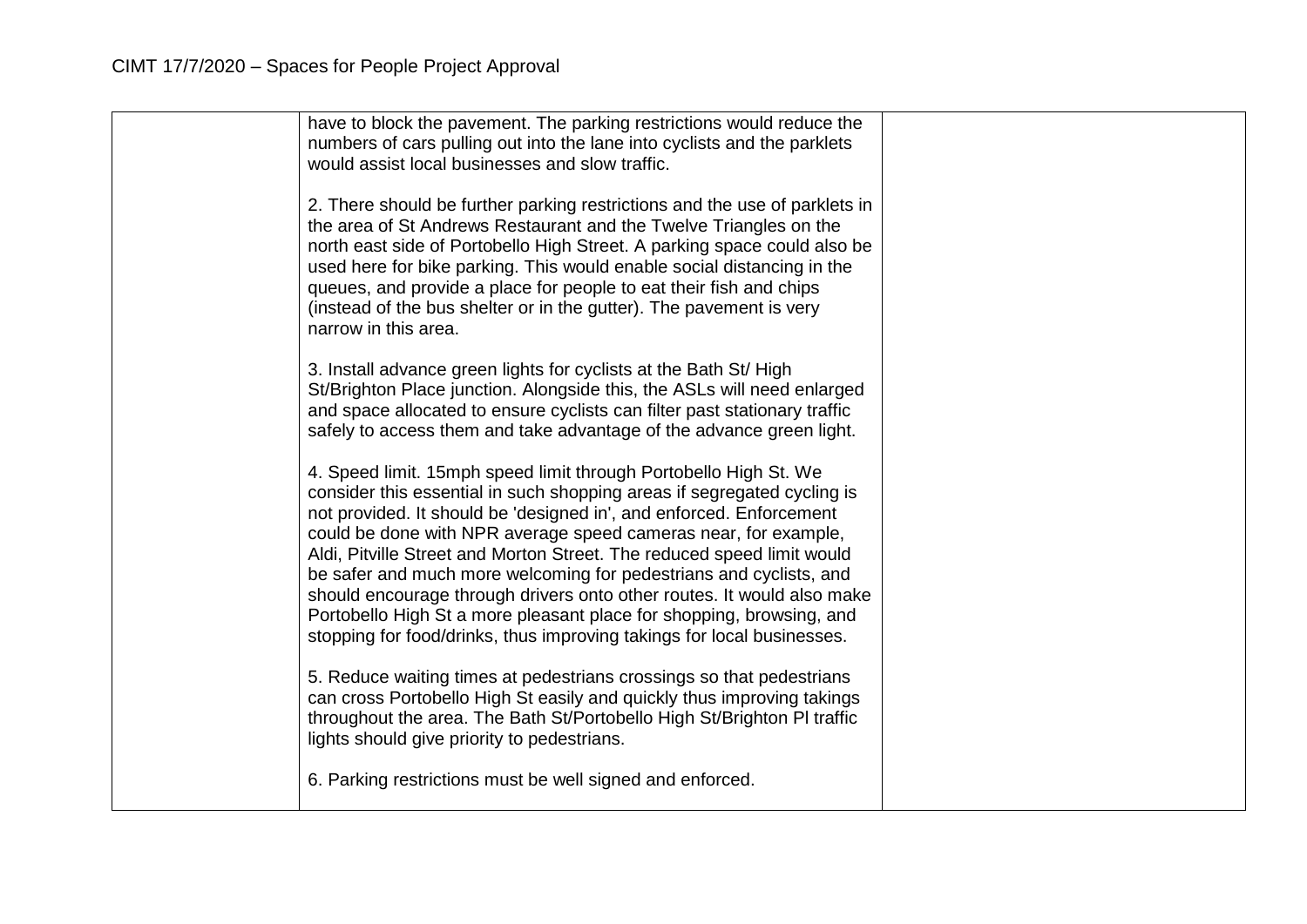|                                                     | 7. A reminder to remove all railings.<br>8. More generally - use parklets (with seating and tables and greenery<br>where possible) throughout the High Street outside busy<br>cafes/takeaways to reduce clutter on pavements, humanise the street,<br>and encourage people to stay longer in the area. Parklets are cheap<br>and quick to install and can be moved and repurposed easily. Tables<br>and chairs on pavements can be difficult for people with visual<br>impairments and are trip hazards. They also reduce pavement width,<br>required for social distancing. A-boards must also be removed and<br>businesses reminded about the dangers they pose for the visually<br>impaired. A number have appeared recently outside businesses.<br>9. To reduce traffic, we must stop the majority of through traffic that is<br>not local access. The Council should put measures in to achieve this |                                                                                                                                                                                                                                                                                                                                |
|-----------------------------------------------------|-----------------------------------------------------------------------------------------------------------------------------------------------------------------------------------------------------------------------------------------------------------------------------------------------------------------------------------------------------------------------------------------------------------------------------------------------------------------------------------------------------------------------------------------------------------------------------------------------------------------------------------------------------------------------------------------------------------------------------------------------------------------------------------------------------------------------------------------------------------------------------------------------------------|--------------------------------------------------------------------------------------------------------------------------------------------------------------------------------------------------------------------------------------------------------------------------------------------------------------------------------|
|                                                     | as quickly as possible. A traffic survey should be undertaken (can be<br>done once the other measures recommended here are in place -could<br>use NPR cameras with anonymised data?) to ascertain the percentage<br>of through traffic. The aim should be to reroute through traffic to more<br>appropriate routes (including Sir Harry Lauder Road). For example, a<br>bus gate in the High Street could be an effective measure as part of a<br>wider package. (This would be part of Phase 2 but important to mention<br>here for preparation).                                                                                                                                                                                                                                                                                                                                                        |                                                                                                                                                                                                                                                                                                                                |
| <b>General Public</b><br>(Response to<br>Proposals) | There were 18 response received - 11 from residents and 5 from<br>businesses and 2 from other organisations. The responses from residents<br>were a broadly even split of positive/ negative/ neutral with the 5<br>businesses giving negative comments.<br>The main issues in all of the negative comments from both groups was the<br>removal of all parking/loading outside numbers 110-116 (including<br>Findlay's Butchers) and the issue this creates with loading in this area.                                                                                                                                                                                                                                                                                                                                                                                                                    | Noted.<br>May be able to retain a couple of the existing<br>spaces outside numbers 110-116.<br>Where footways are widened is to allow safe<br>social distancing where the footway is<br>narrower than 3 metres wide.<br>Where appropriate cycle segregation will be<br>provided during phase 2 of each Town<br>Centre project. |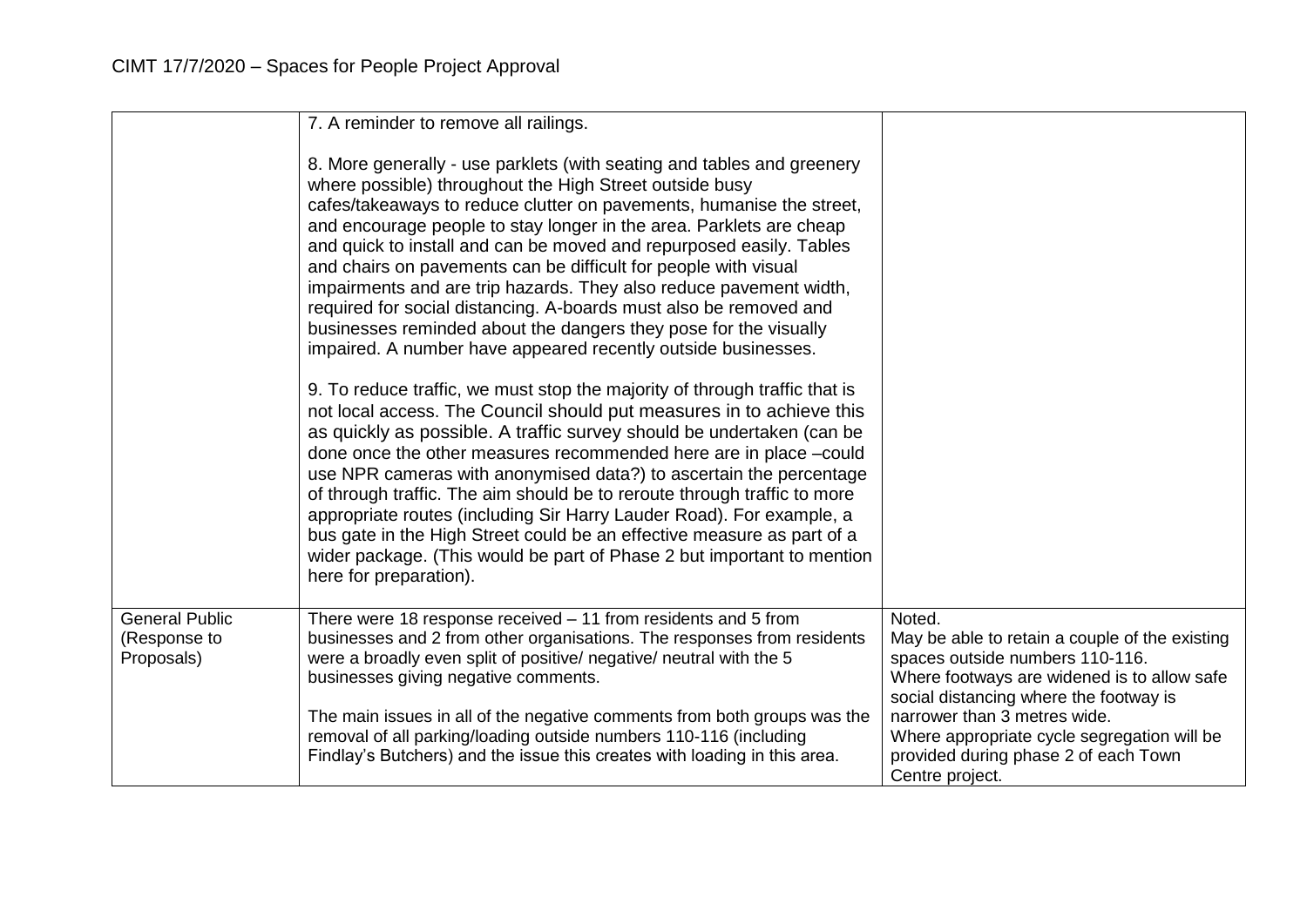|                         | Additionally there were two user groups who expressed concern that the<br>widening on of the southside footway east of Brighton Place would cause<br>significant issues for them in their ability to run sessions for the elderly and<br>disabled at the Baptist Church due to their need to operate a shuttle bus<br>stopping outside the premises. |                      |
|-------------------------|------------------------------------------------------------------------------------------------------------------------------------------------------------------------------------------------------------------------------------------------------------------------------------------------------------------------------------------------------|----------------------|
|                         | Positive responses focused on the measured approach, improved space<br>for pedestrians and retaining some parking provision in place.                                                                                                                                                                                                                |                      |
|                         | Neutral comments suggested that the proposals did not go far enough and<br>that fully segregated cycle provision was required.                                                                                                                                                                                                                       |                      |
| Commonplace<br>(public) | Mix of comments with some wanting pavements widened (particularly on<br>south side) and some feel pavements are wide enough.                                                                                                                                                                                                                         | See responses above. |
|                         | De-cluttering and resurfacing needed to support pedestrians. Create more<br>space for queuing outside shops/bus stops.                                                                                                                                                                                                                               |                      |
|                         | Mix of comments with some asking for parking to be restricted/suspended<br>to create more space to extend pavements, and some concerned this will<br>harm businesses and displace parking onto surrounding streets.                                                                                                                                  |                      |
|                         | Slow/reduce traffic generally and improve crossings - potential for bus<br>gate. Enforce speed limits.                                                                                                                                                                                                                                               |                      |
|                         | Add protected cycle lane.                                                                                                                                                                                                                                                                                                                            |                      |
|                         | Need to consult with High Street traders.                                                                                                                                                                                                                                                                                                            |                      |
|                         | Specific suggestions:                                                                                                                                                                                                                                                                                                                                |                      |
|                         | Turning-circle roadspace next to the town hall on Rosefield avenue could<br>be extended and improved.                                                                                                                                                                                                                                                |                      |
|                         | Cars could use Harry Lauder Road instead of using Porty high street as a<br>rat run. Only local businesses and residents would get passes to use the<br>road.                                                                                                                                                                                        |                      |